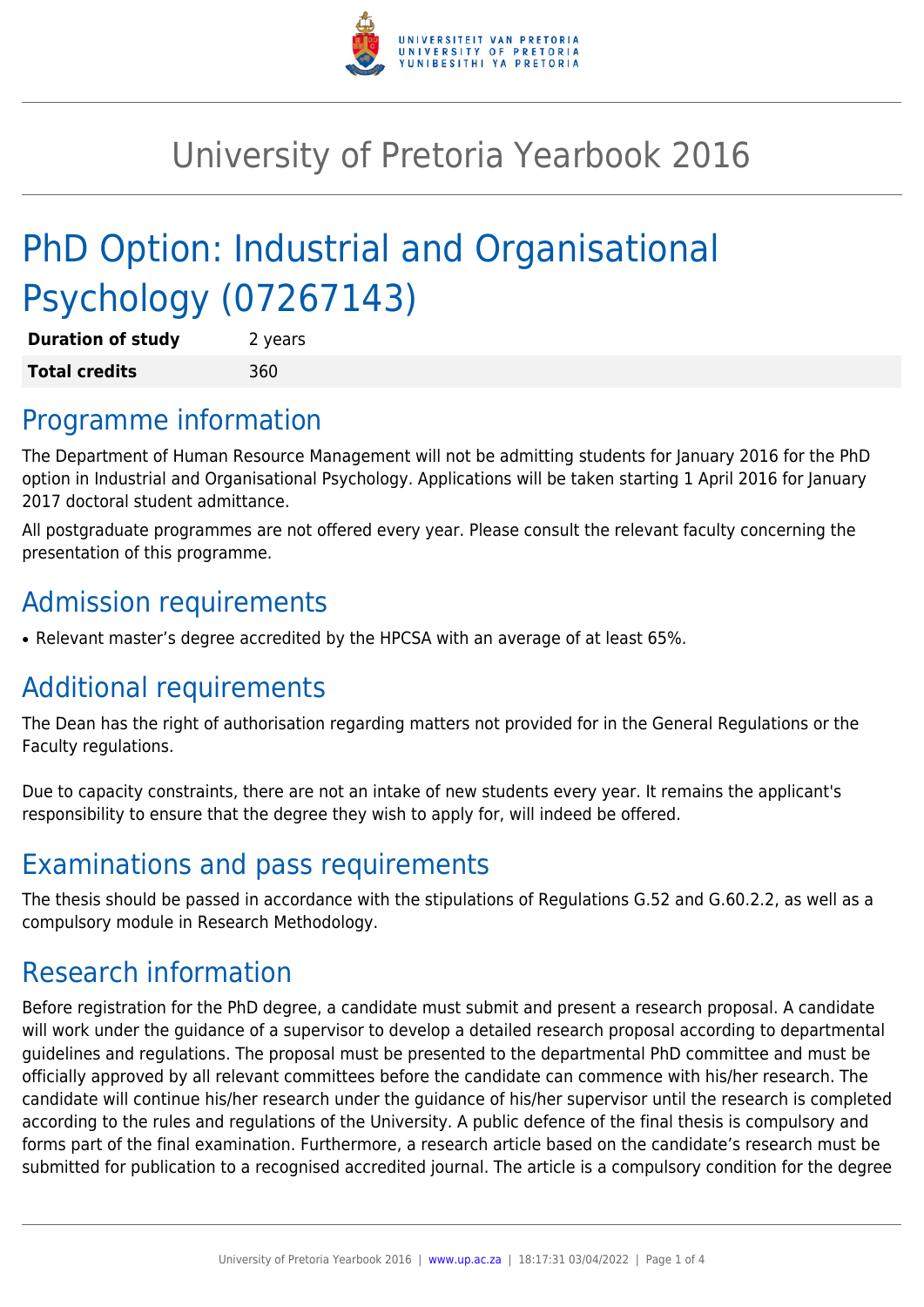

to be conferred on the candidate. The research component contributes 100% towards the total requirement for the degree.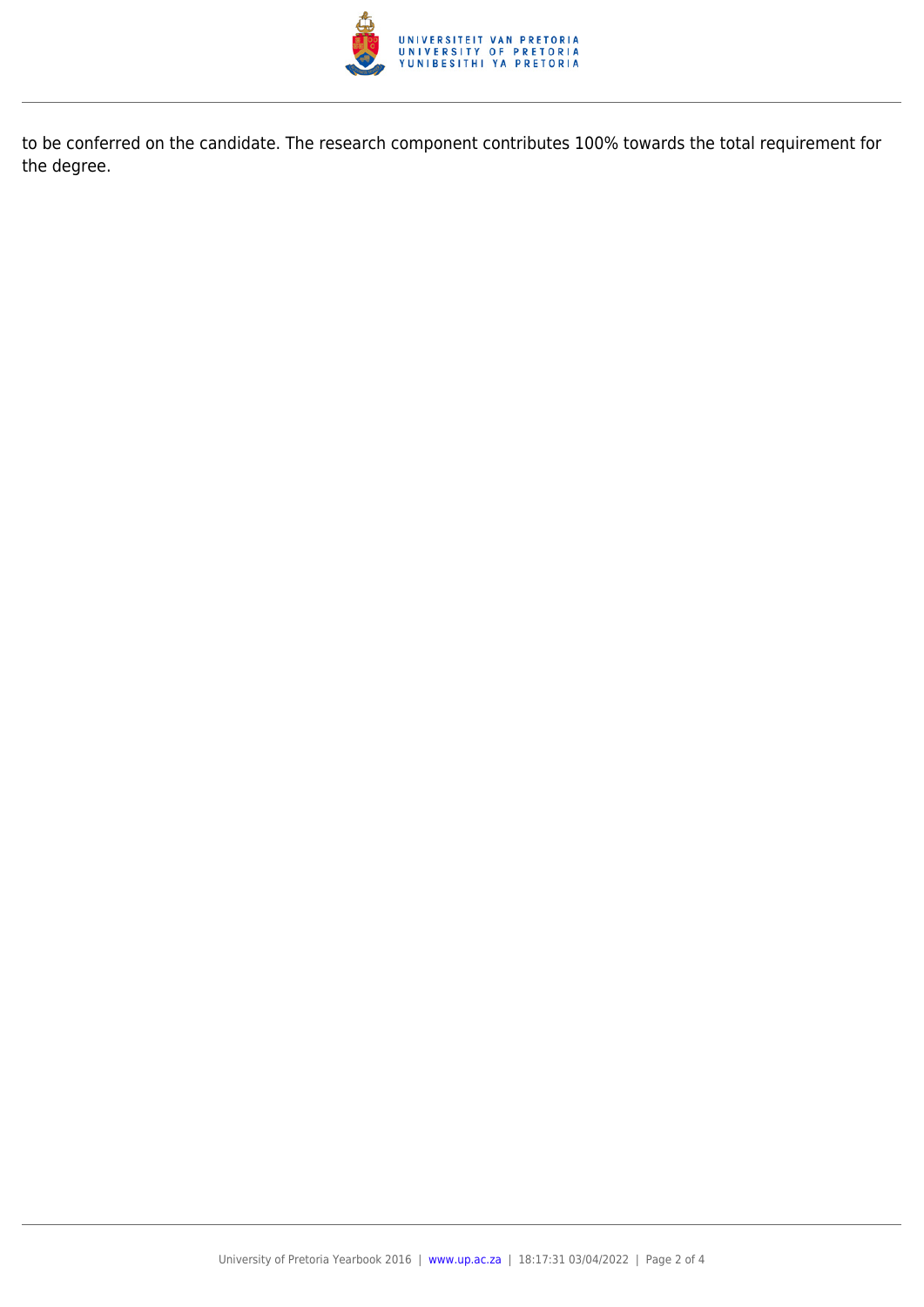

### Curriculum: Year 1

#### **Minimum credits: 360**

#### **Core modules**

[Thesis 995](https://www.up.ac.za/faculty-of-education/yearbooks/2016/modules/view/BDO 995) (BDO 995) - Credits: 360.00 [Research proposal 901](https://www.up.ac.za/faculty-of-education/yearbooks/2016/modules/view/EBW 901) (EBW 901) - Credits: 1.00